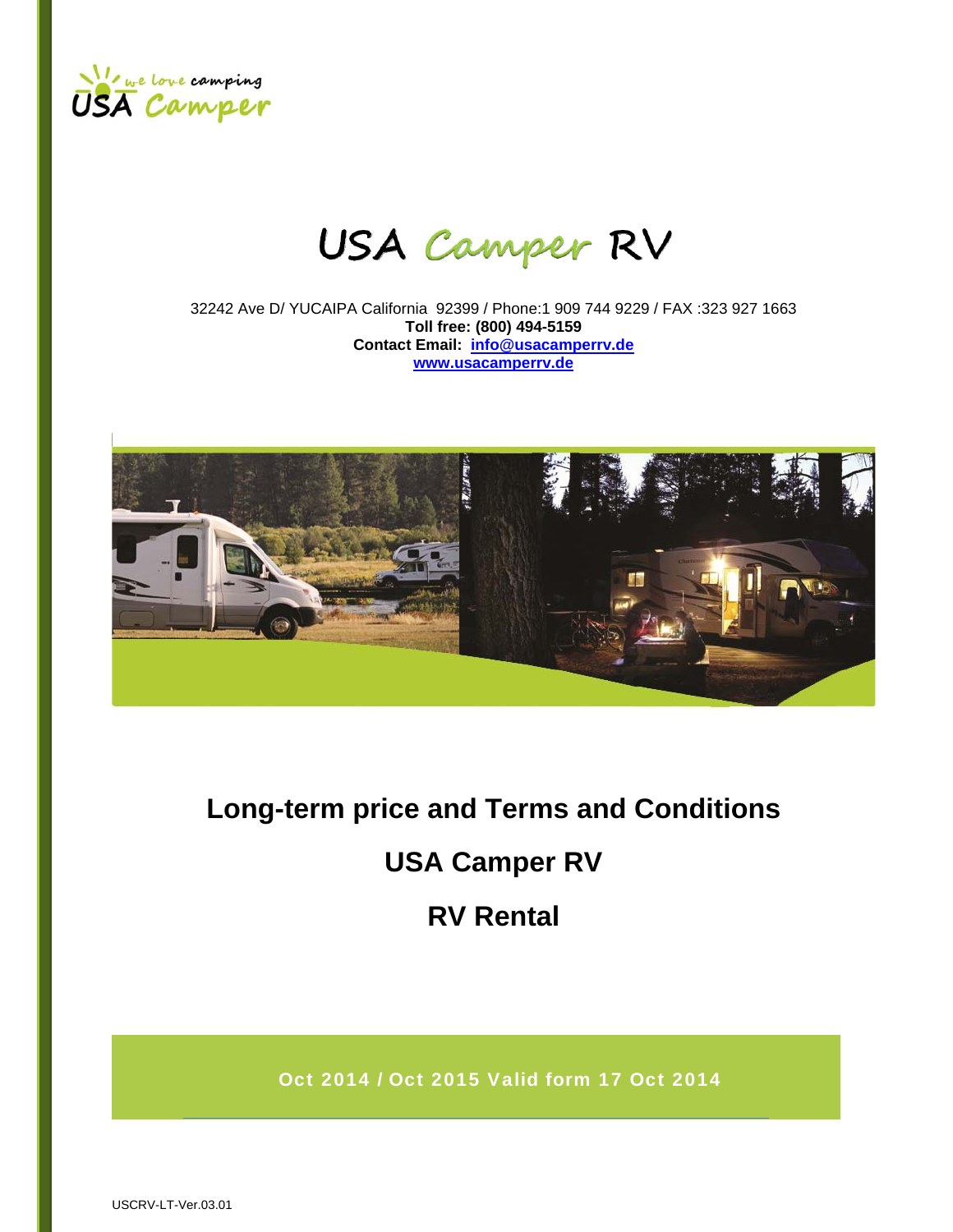

# **Long-term Rental 2015**

#### **Daily rates include:**

- $\checkmark$  125 Miles
- $\checkmark$  Prep Fee
- $\checkmark$  Driver Fees for up to 2 Drivers
- $\checkmark$  Convenience Kits (eating & cooking utensils, sheets/sleeping bags, pillows and duvets/comforters)
- $\checkmark$  Camping chairs
- $\checkmark$  Personal Kit for all Traveler

### **Minimum Rental:**

40 days minimum rental.

# **Long Term Discounts: only available for long-term rental**

Rentals of 120 days Plus = **5% Discount**  Rentals of 180 days Plus = **10% Discount**  Rentals of 210 days Plus = **20% Discount**  Rentals of 240 days Plus = **25% Discount** 

### **Preparation Fee**

We do not charge any preparation fee for long-term rental

# **Additional Products:**

Onway fees

|            | <b>LAX</b>     | <b>LAS</b> | <b>PHX</b> | <b>SFO</b> | <b>SAN</b> | <b>SEA</b> | <b>VYR</b> |
|------------|----------------|------------|------------|------------|------------|------------|------------|
| <b>LAX</b> | $\overline{0}$ | \$350      | \$450      | \$450      | \$350      | \$1000     | \$1000     |
| <b>LAS</b> | \$350          | \$350      | \$450      | \$650      | \$650      | \$1000     | \$1000     |
| <b>PHX</b> | \$450          | \$450      | \$450      | \$750      | \$550      | \$1200     | \$1200     |
| <b>SFO</b> | \$450          | \$650      | \$750      | \$450      | \$650      | \$800      | \$800      |
| <b>SAN</b> | \$350          | \$650      | \$550      | \$650      | \$450      | \$1400     | \$1400     |
| <b>SEA</b> | \$1000         | \$1000     | \$1200     | \$800      | \$1200     | \$0        | \$250      |
| <b>VYR</b> | \$1000         | \$1000     | \$1200     | \$800      | \$1200     | \$250      | \$0        |

| Child seat    | \$50 per rental          |
|---------------|--------------------------|
| Camping Table | \$10 per rental          |
| BBO.          | \$20 per rental          |
| Firewood      | \$10 per rental          |
| Bike          | \$165 each bike          |
| Bike rack     | \$75 on time per rental  |
| <b>GPS</b>    | \$99 one time per rental |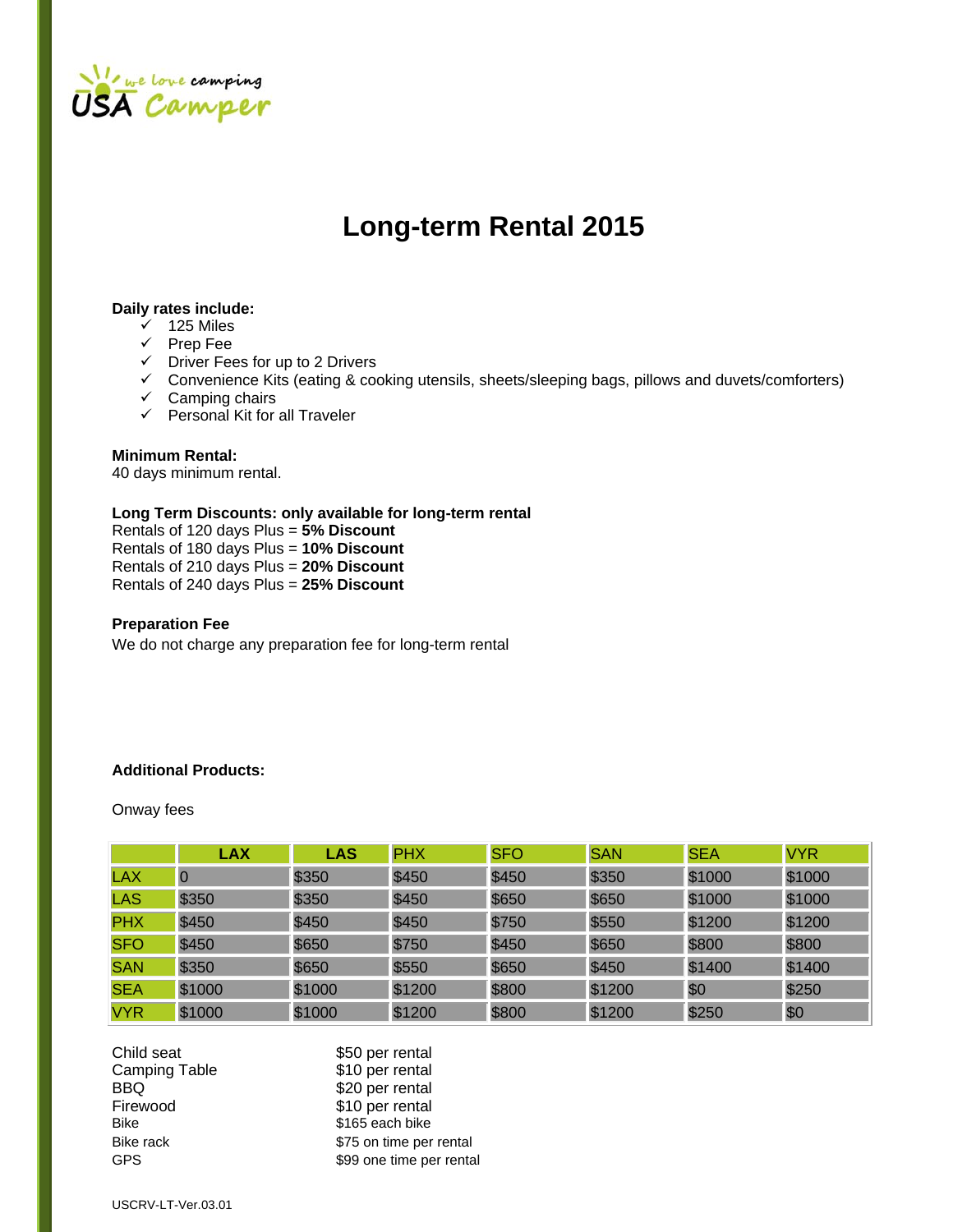

Additional miles will be charged at US\$0.28 per mile plus local tax.500 mile packages are available at a cost of \$125. Mileage packages must be prepaid before departure. There is no refund for any unused miles.

#### **Booking Amendments**

Any modification of reservations is subject to a USD 20.00 handling fee.

- There are no exceptions to this rule. The following situations are classified as booking modification:
- Change of date for vehicle pick-up or drop-off
- Change of location (depot) for vehicle pick-up or drop-off
- Change of vehicle category

#### **Rental Extension**

If the customer wishes to extend the rental whilst on hire, they must first obtain authorization from USA Camper RV Reservations who will advise of the additional costs. Rental extension is subject to fleet availability. The extra cost (Gross Rate) of an extended rental must be paid by credit card trough PayPal. Client don't need a PayPal account. A fee of 4% will be added for payment with credit card.

#### **Other USA Camper RV Rates**

Rates are completely separate to any other rate or special you may have.

#### **Rental Charges**

Rental Charges are calculated on a "per night' basis. Vehicles can be picked and dropped off during office hours. USA Camper RV Branches are open Monday to Friday from 9am to 5pm (latest drop off time is 12pm), and Saturday from 9am to 12pm (latest drop off time is 11am). Branches will be closed Sundays and public holidays.

#### **Branch Hours**

USA Camper RV branches are open Monday to Friday from 9am to 5pm, and Saturday from 9am to 12pm. Branches will be closed Sundays and the following public holidays:

- Presidents Day 17 February 2014
- Memorial Day 26 May 2014
- Independence Day 4 July 2014
- Labor Day 1 September 2014
- Thanksgiving Day 27 November 2014
- Christmas Eve 24 December 2014
- Christmas Day 25 December 2014
- Christmas Day 26 December 2014
- New Year's Eve 31. December 2014
- New Year Day 1 January 2015

#### **Vehicle Collection and Return**

Pick-up time is between 9:00 AM and 3:00 PM Monday to Friday and 9am and 11am Saturday. Drop off Time is between 9:00 AM and 11:00 AM Monday to Saturday.

#### **Transfers**

For long term rental we do not offer a free shuttle service. We will contact each customer by email or telephone prior to arrival in the USA discusses transfer or meeting procedures.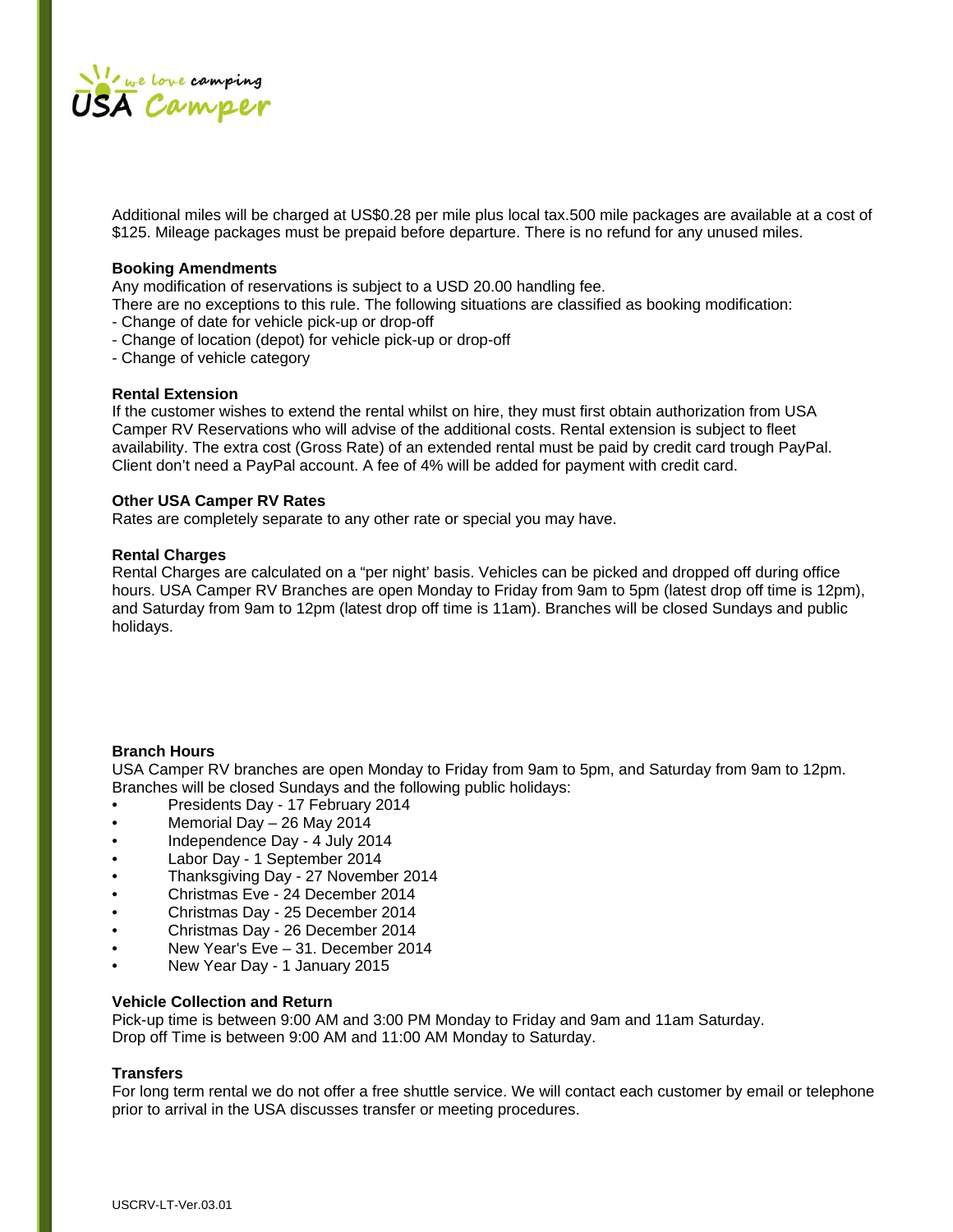

**Overseas customer must not overnight anymore on arrival day. Same day pickup is possible**. Just be aware, that transcontinental airlines arrive late in the afternoon and free transfer most of the time is not possible anymore. Customer must arrive not later than 1.00 PM at the airport to make it to the free shuttle. For late pickups on first day, customer must be on rental location not later than 3.00pm

We are reachable by public transportation, shuttle and taxi services. At meeting places (not stations), customer can arrive and/or depart from meeting area by public transportation and/or taxi.

# **Transfer & Distances to/USA CAMPER RV station:**

- Los Angeles Intl Airport (LAX) & hotels 80 miles
- Marina Del Rey | Venice 90 miles
- Santa Monica 90 miles
- Downtown Los Angeles 70 miles
- Burbank Airport 80 miles
- Anaheim | Disneyland 60 miles
- Take Hertz | Avis | Budget rental car one-way

#### **Pickup in:**

San Diego, San Francisco, Phoenix, Las Vegas, Seattle and Vancouver New York, We will contact each customer by email or telephone prior to arrival in the USA discusses transfer or meeting procedures.

#### **Vehicle Drop Off**

Drop Off time is between 9:00 AM and 11.00 AM We offer a free Shuttle to San Bernardino Metro link this public Transportation is connected to the LAX Airport.

We like to advice for the transfer form Yucaipa to take the Metro link to the Union Station and form there with a Bus Flyaway to LAX – We offer a pre reservation for the Client a one-way rental car to drop-off in LAX

# **Transfers are provided**

- o From Yucaipa San Bernardino Metro Link
- o From Yucaipa Ontario Airport ( Car rental)
- o From Yucaipa any Ontario Airport hotel

#### **Drop off in:**

San Diego, San Francisco, Phoenix, Las Vegas, Seattle and Vancouver New York, We will contact each customer by email or telephone prior to arrival in the USA discusses transfer or meeting procedures.

#### **Payment at Branches**

On Request USA Camper RV will accept Cash payments, credit card (4% fee) debit card for rental charges paid on vehicle pick up or drop off.

#### **Deposit**

USA CAMPER RV requires a security deposit of US\$2,000.00 at the time of pickup without CDR.

If the Client apply for CDR deposit is only US\$1000

#### **This deposit can be paid in Cash in Euro/ Pound/ Dollar or can be wired in our German bank account.**  We do not except Credit Cards for deposit.

**Taxes** A charge of 10% of the total cost ( is prepaid)

**Credit Cards** AMEX, VISA and MasterCard are not accepted. (only request)

Payment can be made by international wire transfer USA CAMPER RV. If the clients pay directly USA Camper RV pay for the wire fees.

# **Driver's License and Minimum Age**

A current and full motor vehicle driver's license is required. If the driver's license is not in the English language then an international driver's license is also recommended. An accredited English translation will be accepted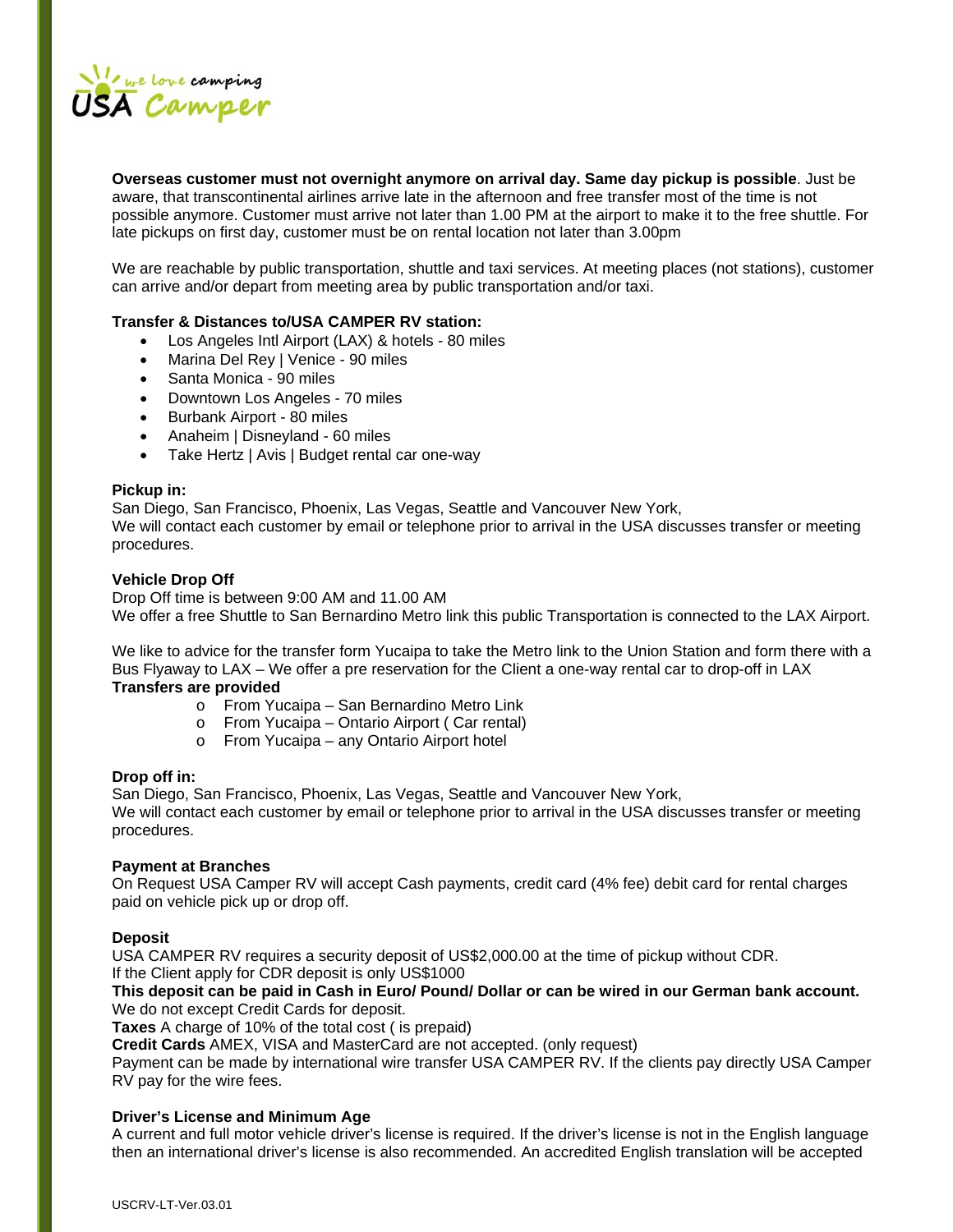

in lieu of an international driving permit. The driver's license must have been held for at least two years and be valid for the whole length of the rental. The original driver's license must be shown at time of pick-up when the driver is present. Drivers must be 21 years of age or over.

#### **Vehicle Preparation Fee**

No apply for Long term rental.

#### **Vehicle Consultation**

On pick up of the vehicle our staff will provide a complimentary vehicle consultation. This includes an explanation of all the interior and exterior features of the vehicle as well as driving tips.

# **Travel Destination/ Restriction**

#### **Mexico**

Traveling into Mexico is permitted request only, client have to provide their own insurance.

Traveling into Mexico client has to buy their own insurance

# **Death Valley**

Traveling into Death Valley is not permitted between June 15th and September 15th.

#### **Alaska/ Canada**

Traveling within Alaska, Yukon and/or NWT (North West Territories) is permitted. USA Camper RV must be advised at the time of reservation. Customers have to provide their own insurance.

Traveling into Alaska/ Canada client has no coverage for breakdowns' the client is full responsible. **Other**

Private-, gravel-, dirt- or logging roads and other non-public roads, beaches, etc. are prohibited.

USA CAMPER RV will hold the customer fully responsible for accidents or mechanical breakdowns occurring in a travel restricted area! Insurance coverage will be void in case of violation!

#### **Change of Drop Off Destination**

If the renter wishes to change the drop off destination after the rental has commenced, they first must obtain authorization from the USA Camper RV Head Office. Subject to the change being approved, a minimum additional charge of \$600 will apply.

#### **Repairs**

Although we run late model vehicles, it may happen that small repairs are required. Repairs up to \$100 may be affected without authorization and will be reimbursed unless the damage is caused by the renter. For amounts over \$100, USA Camper RV will need to be informed in advance. All vehicles are covered for 24hr emergency roadside assistance.

#### **Infringements and Administration Fees**

USA Camper RV reserves the right to charge the renter for any speeding, toll way or parking fines not reported on return of the vehicle. In addition to these costs, USA Camper RV reserves the right to charge for associated administration costs for processing the fines (irrespective of excess). An administration fee of \$75 per fine will be applicable.

#### **Change Of Vehicle**

Should the vehicle booked be unavailable through unforeseen circumstances, we reserve the right to substitute an alternative vehicle without prior notification and at no extra cost. This shall not constitute a breach of contract and does not entitle the renter to a refund.

#### **Vehicle Category**

Vehicles cannot be requested by make or model, only by vehicle category**.** 

#### **Voluntary Downgrade**

Should the renter decide to take a lesser vehicle than booked within 14 days of pick up or during the rental then they will not be entitled to any refund.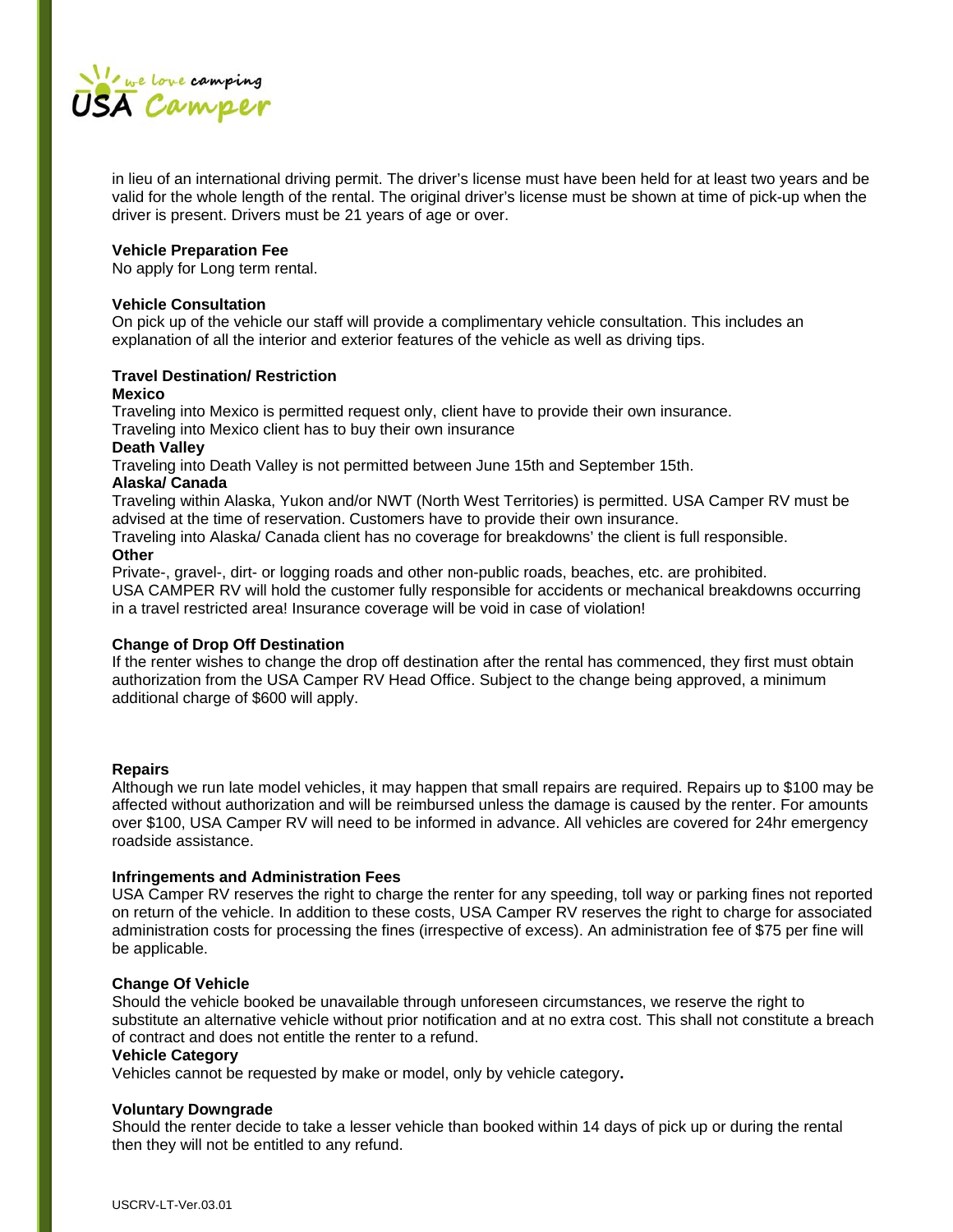

#### **Limit of Liability**

In the event of no alternative vehicle being available to the renter our liability is limited to a refund of the hire charge or in the case of mechanical failure (unless caused by the renter) the remainder of the hire period.

#### **Important**

We reserve the right to refuse any rental at our discretion.

#### **Animals**

Service dogs are permitted to travel in our vehicles with prior permission from USA Camper RV. No other animals are permitted in our vehicles.

#### **Smoking**

Smoking is not allowed in our vehicles.

#### **Deal Specials**

Full payment required at the time of booking.

#### **Prepay Option**

At the time of booking the total rental can be prepaid

#### **Travel Insurance**

We strongly recommend that renters ensure they take out the highest level of Travel Insurance. **Insurances/deductibles**

Rental and leases carry liability insurance with statutory limits directly to the customer and indirectly up to US\$1,000,000 through USA Camper RV Collision Damage Reduction can be purchased through CDR coverage which will reduce your risk down to a deductible.

#### **Exemption of coverage**

Unlimited responsibility for damages caused to roof or roof items by striking overhead objects, damages by backing up, parking damages, damages that occur inside rv parks, off road, parking lots, service stations etc. and damages caused by negligence or while violating the rental agreement. All Interior damages are also not covered. Damages caused to tires, wheels or the undercarriages by driving over curbs, into nails or any obstructions.

#### **Public Liability Insurance**

The public liability insurance is included in the nightly rental rate. USA Camper RV is insured for damages to third parties and/or their property. The public liability insurance that covers the registered drivers is only up to the statutory limit as stipulated by law of the State you are in at the time. This insurance amount is normally very low.

#### **Property Damage**

The renter is responsible up to the amount of US\$2,000 without CDR Insurance for the cost of damage to the rented Vehicle if he have an accident. The renter is also responsible for the cost of demurrage for the period the Vehicle is unavailable due to repairs. The Liability is applicable regardless of who is at fault and must be paid at the time the accident is reported to USA Camper RV, not at the completion of the rental Period. In addition to the Liability an administration fee of \$75 will be charged per claim.

#### **Standard Liability**

USA Camper RV's rental charge includes a Standard Liability of \$2,000.

A deposit of \$2000 (with CRD only US\$1000) will be collected 10 Day before arrival.

**This deposit can be paid in Cash in Euro/ Pound/ Dollar or can be wired in our German bank account.**  We do not except Credit Cards for deposit.

#### **Collision Damage Reduction 9\$ a Day ( only apply for Longtermrental)**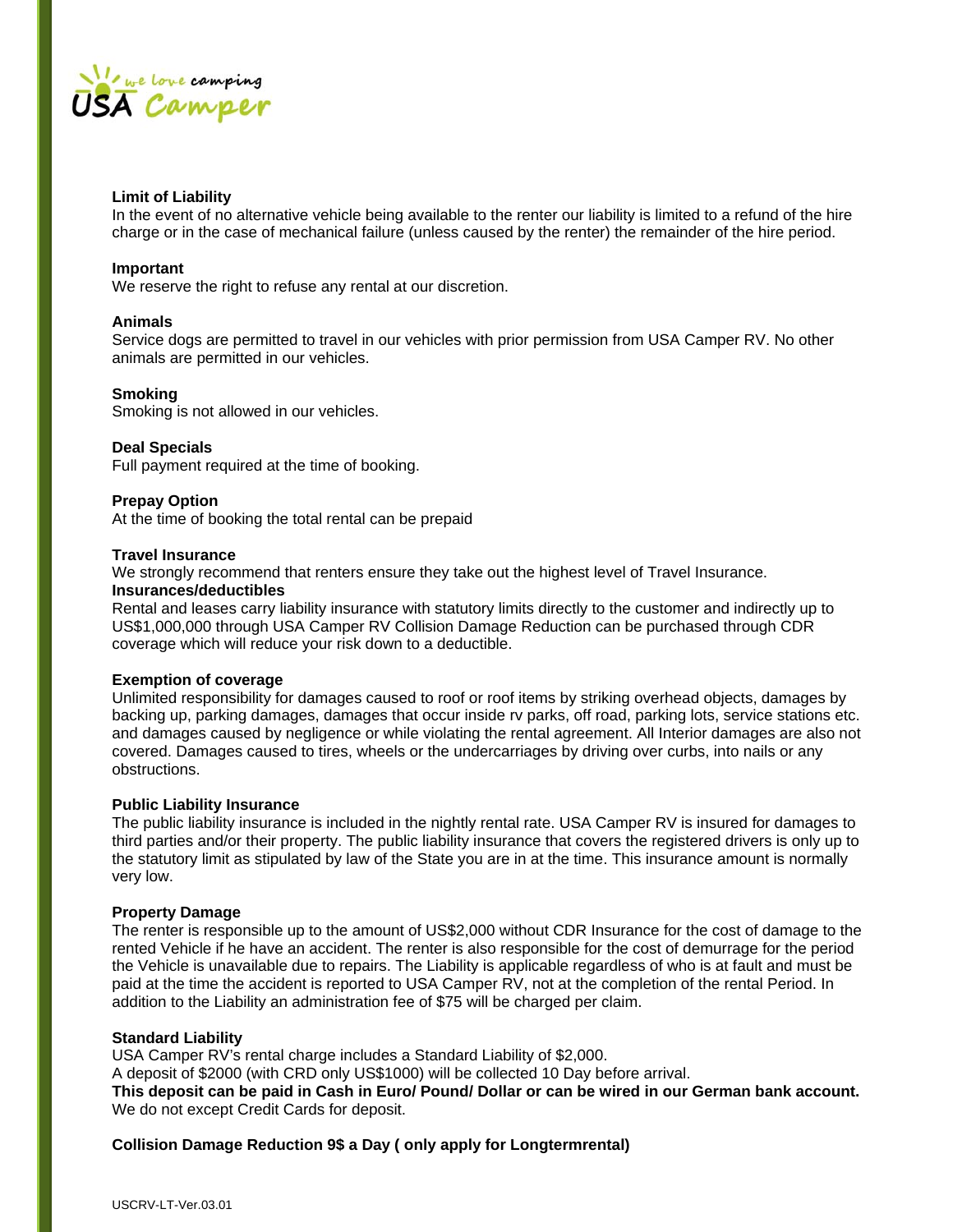

With this option, the Liability and Collision Insurance Deductible will be: Drivers age 21-24: \$1400 Drivers age 25++: \$600 Theft deductible: All Drivers: \$1000

A \$0 (zero) responsibility applies. This Option can be purchased through CDW ELVIA We recommend to apply for a ELVIA Selbstbehalt-Ausschluss CDW. We also offer this insurance directly to the client.

CDW protects against:

- Accidental damages
- Windscreen (1 windscreen covered per rental)
- Protection against theft and vandalism
- Protection against uninsured motorists
- Tire damage (2 tires covered per rental)

#### **Deposit**

The deposit is fully refundable when the vehicle is returned to the correct location on time, is full of fuel and all other terms of the Rental Contract have been complied with. If there is damage to the vehicle on its return, the Deposit will be used to cover the cost of such damage up to the amount of the relevant Liability. However, if the terms of the Rental Contract are breached and the deposit is insufficient to cover the damage then any extra cost will be charged. Deposit Roll Over's are permitted for USA Camper RV multi hires only within the same Country when the deposit is banked.

#### **Breakdowns long-term and lease:**

USA CAMPER RV responsible for breakdowns to drive train, Engine and Transmission: In the event of a mechanical breakdown requiring the vehicle to be in repair for more than 48hours, USA

Camper RV will refund lost-use rental charges only. USA Camper RV' maximum liability shall be for the refund of nightly rental charges or fractions thereof. No claims for rental car, hotel, telephone, etc., will be accepted. Radio / CD / TV / DVD / GPS, generator, air conditioning, refrigerator, microwave, cruise control, awning, slideout malfunction, etc. are not considered to be mechanical breakdowns and excluded from refunds. Client refund or reimbursement requests must be received in writing with all supporting documentation no later than 45 days after rental return to be eligible for compensation consideration.

#### **Warranties**

100% on motor, transmission and rear drive axle during 30 days or 1000 miles, whichever comes first; 50% on motor, transmission and rear drive axle during the second month or between 1001 and 3,000 miles, whichever comes first;

25% on motor, transmission and rear drive axle during the third month or between 3,001 and 5,000 miles, whichever comes first

#### **Maintenance and Use Responsibility**

Client is responsible for routine maintenance while traveling (checking coolant, oil, tire pressure, etc.), as well as immediately reporting mechanical failures. Clients may be held responsible for mechanical damage due to negligence of operation and /or performing normal maintenance. Tools for vehicle repair and tire change are not provided since clients are not authorized to make repairs.

#### **Full Responsibility**

At all times the renter is responsible for:

- Damage caused where the terms of Rental Contract have been breached.
- Damage caused by negligence.
- Damage caused to the Vehicle in any way by part or total water submersion or salt water.
- Damage caused due to a single vehicle roll over.
- Damage caused to the Vehicle by the renter's wilful conduct.